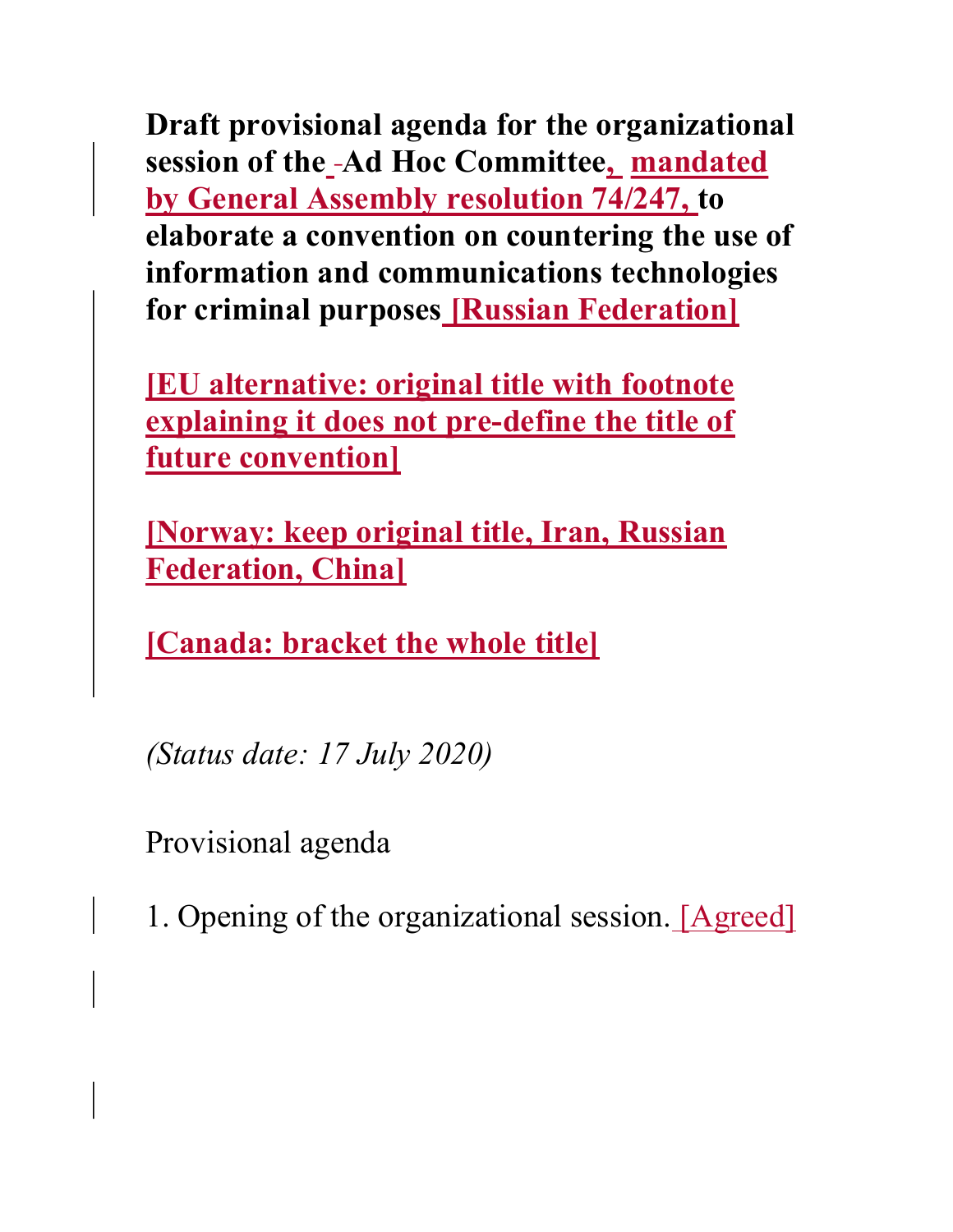[Entire item 2 is bracketed]

2. Adoption of the agenda and organization of work.

2. (alt.) Election of officers: a) election of the Chair b) election of Rapporteur c) election of the Vice-Chairs [France, Poland, Portugal, Japan, Dominican Republic, Colombia, Egypt, Russian Federation, Belarus, Armenia, Honduras, Nigeria, UK, Australia, Kyrgyzstan, Vietnam, Algeria, Philippines, Indonesia, Brazil, Singapore, Iran, Venezuela]

2. Election of Chair, Rapporteur and Vice-Chairs [US]

Keep original proposal [Switzerland, Turkey]

3. Adoption of the agenda and organization of work. [Agreed]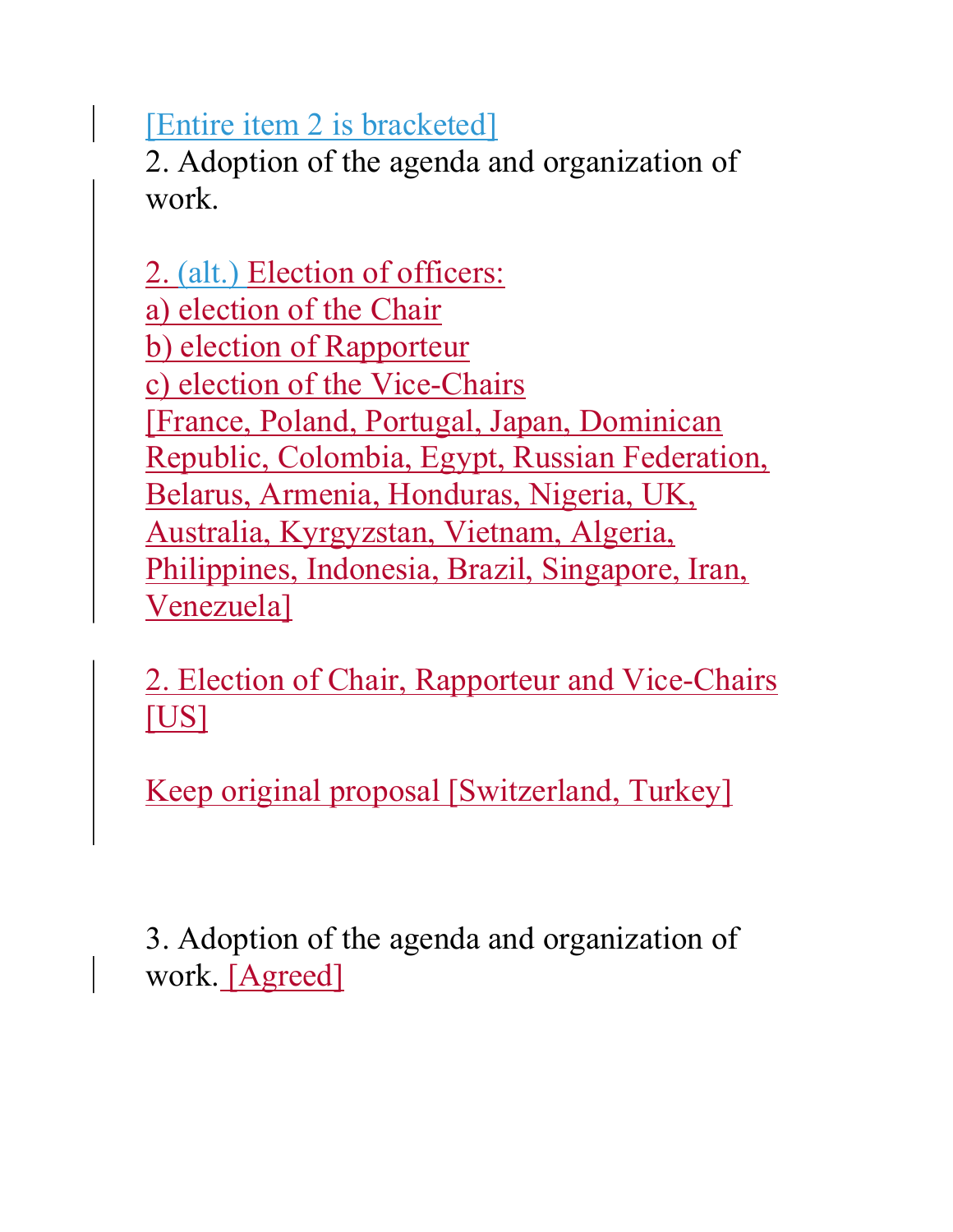[Entire item 4 is bracketed]

4. Outline and modalities for the further activities of the Ad Hoc Committee:

a) Rules of procedure [Canada, Turkey, France, Dominican Rep., Honduras – RF: delete this and address procedural matters under "d" below "Procedural matters"]

a) (alt.) Rules of procedure and other procedural matters [Japan, Turkey, France, Dominican Rep., Honduras, Switzerland, Norway, Colombia]

b) Timeline and schedule of work of the ad hoc committee

c) Venue of the sessions of the ad hoc committee. [Russian Federation (b+c), China, Venezuela, Switzerland, Iran, Dominican Rep., Colombia]

d) Procedural matters [US, Canada, China, Honduras, Venezuela, Iran, RF, UK]

d) (alt.) Other matters [Switzerland, Belarus]

e) Budget and resource implications [Canada]